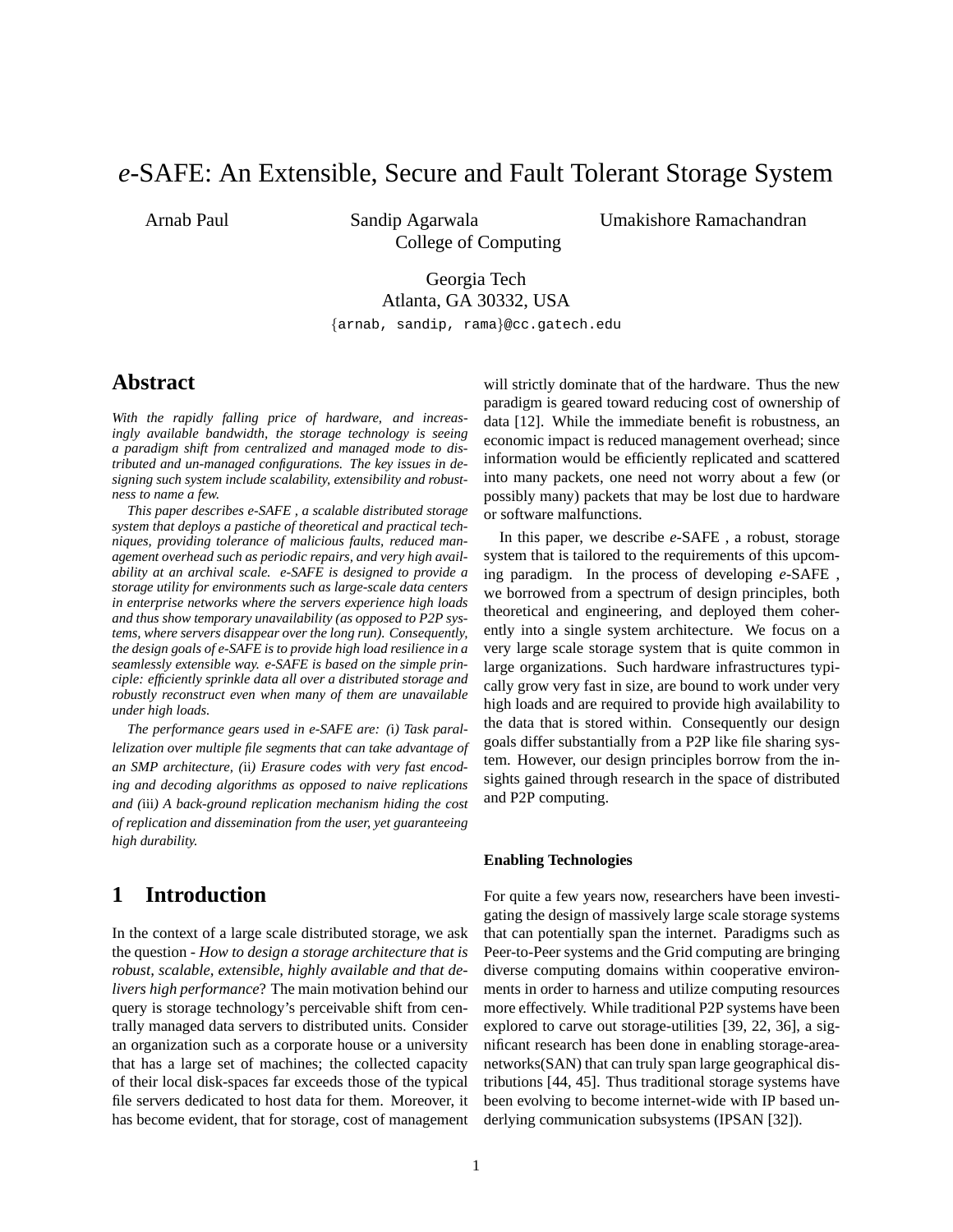#### **Key Issues**

Irrespective of the organizational specifics, the design of any large distributed storage encompasses a few key issues: *Scalability, Availability, Integrity and Security*. As systems scale up, component failures become more of a norm than an isolated event. Thus scaling up demands robustness. Our specific goals for the design of a robust storage system include reducing management overhead that manifests itself in two forms: (*i*) *Repair overhead -* In the face of failures a monitoring unit has to keep track of any data loss and follow up with appropriate recovery as well as create regular back-ups, and (*ii*) *Handling Extensibility* - because of the rapidly falling price of disks, it is easy to conceive that storage system of an organization will see rapid growth with time, enabling further reduction in cost of ownership for individual storage units. So, from a management point of view, while it is lucrative to further reduce the cost of ownership by creating additional redundancy over the *extension* units, it is also essential that such readjustment be seamless and fast. Traditionally, replication or erasure codes are used for these purposes. While the former is extremely space inefficient, the latter, *i.e.,* the traditional erasure codes are limited in a number of ways to incorporate scaling up; explicit parameter tunings are necessary. Added to that are algorithmic performance penalties.

#### *e***-SAFE**

*e*-SAFE provides seamless extensibility, tolerance of malicious faults, reduced management overhead such as periodic repairs, and very high availability at an archival scale. The design of *e*-SAFE rests upon a few key principles: (*i*) Use of a specific class of erasure codes called the *Fountain Codes* for seamless extensibility and fast encoding/decoding, and (*ii*) Efficiently replicating (by Fountain codes) and sprinkling data all over, so that high availability and load resilience can be guaranteed. To support the design, *e*-SAFE also has optimization gears that enhance its performance: (*i*) Task parallelization over multiple file segments that can take advantage of an parallel processing hardwares such as an SMP, (*ii*) A *background* dissemination mechanism, that exploits lazy intervals between I/O bursts to disburse replicated information, hiding the cost of replication and dissemination from the user.

The rest of the paper is organized as follows. In section 2, we present the motivation behind our work and the challenges we face. The next section presents the overview of *e*-SAFE and the rationale behind its design. In section 4 we describe the main architectural components of *e*-SAFE followed by a short discussion on its implementation in section 5. Section 6 presents the evaluation of *e*-SAFE . We discuss the related work in section 7 and finally conclude in section 8.

### **2 Motivation and Challenges**



Figure 1: Load balancing vs. Distribution: S1 and S2 are *set* of servers. When most servers in S1 go down, file 1 becomes completely unavailable. However, if both files are split across S1 and S2, absence of no single set can make the files unavailable.

### **Load, Availability and Distribution**

Large scale data servers typically serve hundreds of clients simultaneously; thus, although such systems enjoy abundance of disk-space, the units have to serve under very heavy work-loads at recurring intervals, which calls for revisiting availability of data under high load conditions. The higher the load on a server, longer is the response time. For a client issuing a read request therefore, data becomes practically unavailable if it is not retrieved within a threshold latency period. Thus, a high work-load condition, which is often the case in data intensive application domains, resembles a *low availability* scenario. Standard load balancing strategies, when applied to data storage would skew the data distribution in an unfavorable way. Figure 1 shows how load balancing can skew the data distribution. Hence intuitively stretching the files across servers seem to be a better alternative. If the degree of distribution is high with a high stretch factor  $\frac{1}{1}$ , then even at the face of a very high work-load that renders most of the servers *unavailable*, a client can read data with a reasonably low latency. In section 3, we shall discuss quantitatively the effect of redundancy on the load balancing.

### **Hazards of Fragmentation**

It is well understood that fragmenting data over a multitude of servers provide higher availability [43, 5, 7]. Under a given error rate it can be shown that the lifetime of data (the time after which retrieval becomes impossible with high probability due to errors creeping in the storage

<sup>1</sup> stretch factor s is defined as the factor of redundancy, *i.e.,* , a file of size  $f$ , after adding redundancy bytes  $s.f$  bytes long.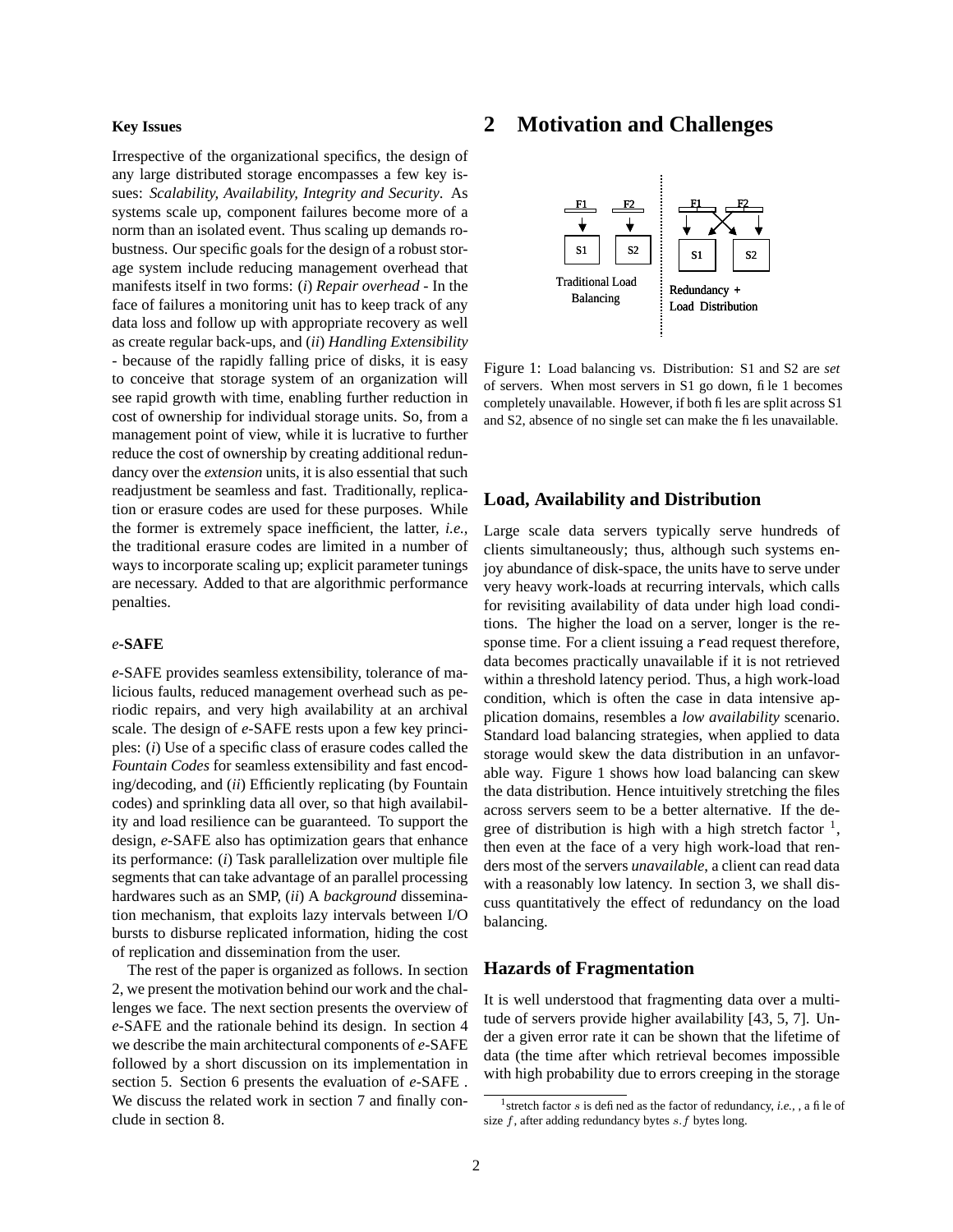

Figure 2: Space blow-up of a document fragmented over  $n$ units as a function of fraction of faulty servers. The Y-axis is plotted on a logarithmic scale. Space blow-up for an optimal error correcting code is  $\frac{n}{n-2t+1}$ , for tolerating up to t possible malicious alterations.

systems) increases rapidly with the number of encoded fragments. However, modern systems are constantly beset with security threats from agents that not only cause failstop behavior, but can maliciously alter the information which may go undetected unless otherwise safeguarded. Corruption of documents can also be the result of software faults; for example when the hardware or operating systems are upgraded in massively distributed systems, small patches of invisible incompatibility factors (such as a deprecated driver) may introduce wrong reads or writes resulting in *malicious like* faults. Such experiences have been reported in recent literature such as the Google File System [15].

A standard way to safeguard against such malicious failures is to attach a fingerprint vector [34, 21, 20]. Alon *et al.* observed how such schemes can result into prohibitive space blow up under a very high failure rate [2]. Intuitively, as the fragmentation increases, for a given file, the fragments become shorter while the fingerprint-vector grows larger, and thus verification information starts dominating over the actual information. Figure 2 shows how the blow-up factor grows at a high fault rate. The spaceblow-up factor is plotted on Y-axis in a logarithmic scale. As the number of fragments  $n$  increases the blow up increases drastically; similarly the blow up sharply jumps up as the failure rate increases for any given  $n$ . For example, if a file of size 100 KB is split across 100 servers designed to tolerate  $t = 50$  faults using some standard optimal erasure handling techniques such as Reed-Solomon codes, one can derive that for every 2 KB of original information, there will be 2KB of additional verification information [2]. These numbers get unfavorably biased towards this overhead as  $n$  grows larger. It may be argued that this blow up is only limited to the fingerprints, which is independent of the file size. However, it is often not possible to process an entire file in memory. Thus a file need to be treated in multiple segments large enough to fit in the main memory resulting in similar overhead for every segment of the file.

The designer of a large scale storage system thus confronts the following tension: On one hand, the continuous growth of hardware infrastructures, the understanding of the probability of *availability* and the possibility of parallelizing data processing and dissemination, all hint at fragmenting data over as many servers. On the other hand, the associated performance cost of reaching out for too many pieces and the resulting growth in verification information hint at limiting the number of encoded pieces. *e*-SAFE is designed to strike a balance; while *e*-SAFE can *efficiently* take advantage of as many storage units as possible in a seamless manner by the use of modern rate-less erasure codes, at the same time, the overhead of verification information is limited to a logarithmic blow-up factor by novel use of a data-structure known as the Merkle-Tree.

### **3 System Overview**

### **3.1 Design Overview**

To the user *e*-SAFE offers a file system interface just like NFS. Underneath is a distributed storage system. Figure 3 depicts the broad design of *e*-SAFE . A small set of directory server serves as the meta-data server for the documents. We assume this set is highly secure and reliable and data stored in here is modifiable only by authorized access. Since this is a very small set, we believe these assumptions are not very restrictive from security management point of view. Underneath the directory server, a host of machines constitute the distributed block store. These machines can be distributed, from the span of a single building to the scale of geographically scattred. They are potentially fault prone. While locating a file, a filesystem user locates the path of teh file from the directory server, which provides with the file-metada (*viz.,* Inode) that contains information about the distribution of the actual data blocks over the block-store.

Documents are encoded using a class of rate-less erasure codes (called the Fountain codes). The output of the encoding, a sequence of small blocks, is sprinkled across multiple storage units. We discuss in section 3.2 why it is important for us to have a large and flexible stretch factor. The idea is that even if some of the pieces are corrupted, there is no need to spend any maintenance effort for recovery purposes.

Documents stored in *e*-SAFE are not immutable, however, it is optimized for a class of access that mostly appends blocks to files. It is possible to edit a document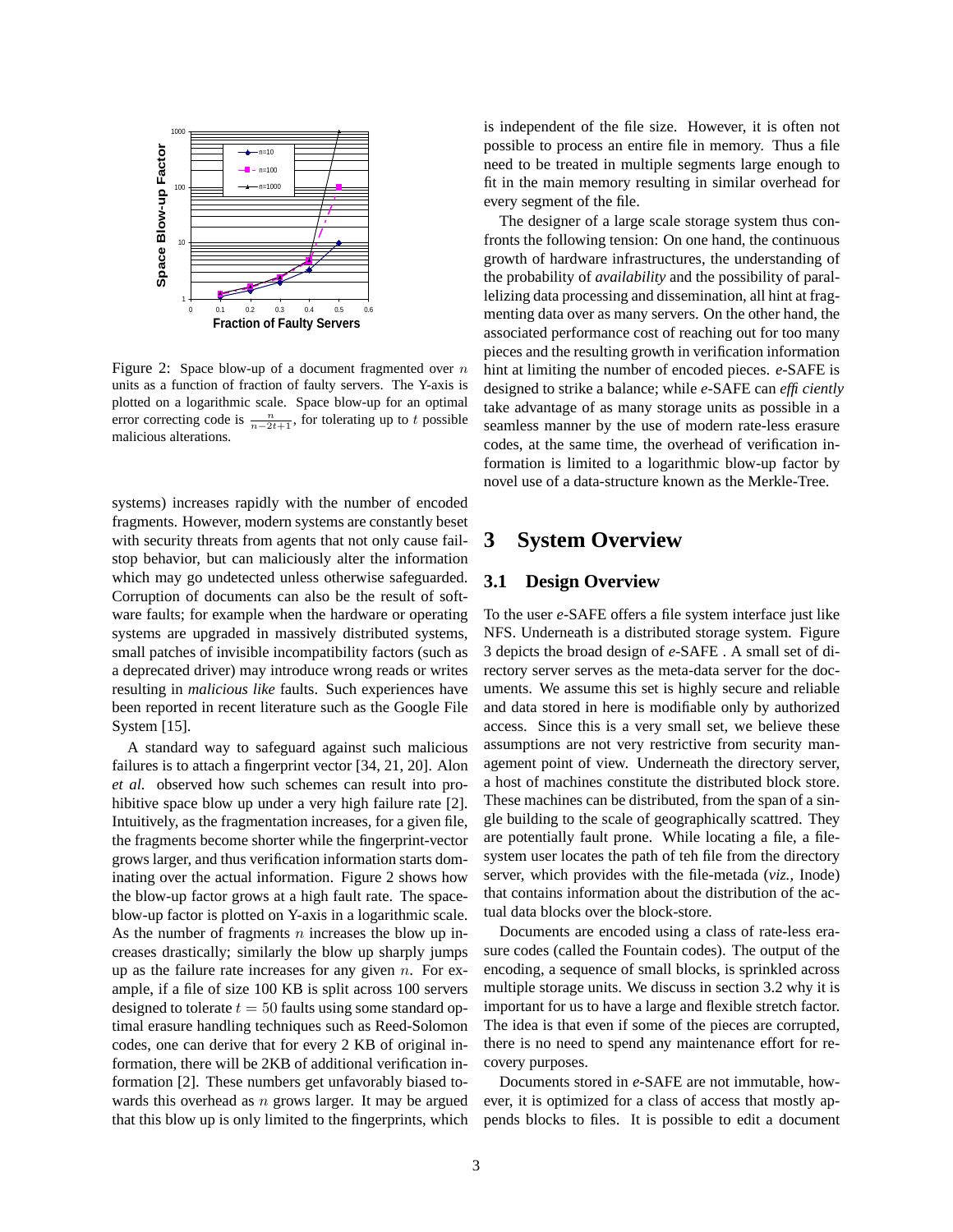

Figure 3: Overview of *e*-SAFE

from the middle as well. We assume that the meta-data information for every document (such as an *Inode*) is stored in a machine that is highly secure, *i.e.,* unauthorized modifications are not possible. We kept document encryption and key management outside *e*-SAFE . However, any traditional encryption mechanism can be integrated within the structure of *e*-SAFE without any compatibility issues. While we decided to keep the confidentiality issue outside our design goal, checks for data integrity are quite stringent.

#### **3.2 Design Rationale**

We investigate the question: *What does a host availability mean in the context of a distributed set of servers?* In a P2P setting, availability may simply mean the percentage of time a server is up. However, in a non-transient context, this definition is not appropriate. A good way to express the availability of a server is through the load. The availability index can be expressed as:

$$
Availability \ Index = \frac{real \ response \ time}{optimal \ response \ time}
$$

Once the above index is less than a threshold  $Av_{min}$ the system may be considered *unavailable* from a client's point view. Thus the availability  $(\mu)$  can also be expressed as the probability :

$$
\mu = Prob(Avalidibility \ Index < Av_{min})
$$

*e*-SAFE is targeted for very large files for which redundancy using replication becomes very expensive. As already discussed in section 1, we used Fountain codes. The great property that such codes offer is a complete flexibility of how much a file can be stretched. Suppose a file segment is coded in the  $n : k$  ratio, i.e., k blocks are encoded into n blocks, then, ideally one could reconstruct the original segment from any  $k$  blocks. Thus, given an average availability  $\mu$  for each block, the net probability that the segment can be retrieved is equal to the probability that any  $k$  or more blocks be available. Thus the expression is straightforward:

$$
P(av) = \sum_{j=k+1}^{n} {n \choose j} \mu^{j} (1 - \mu)^{(n-j)}
$$

Simplifying the above equation, Bhagwan *et al.* derived a direct expression for the stretch factor  $c = \frac{n}{k}$  [6],



Figure 4: Stretch Factor as a function of number of initial blocks  $(k)$ 

Figure 4 shows how the required stretch factor varies as a function of  $k$ , the number of pre-encoding blocks, keeping the availability  $(\mu)$  constant. We show two cases for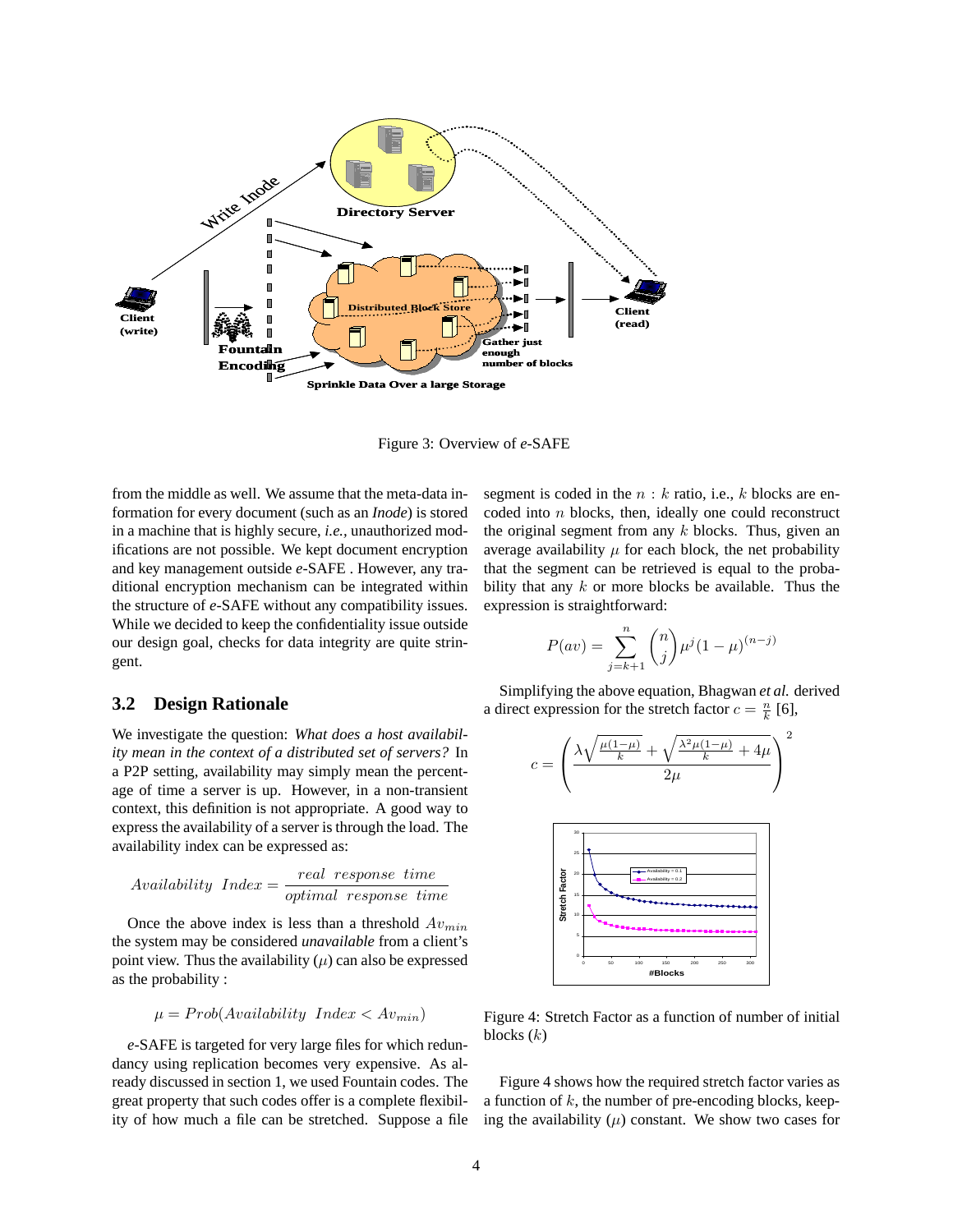$\mu = 0.1$  and  $\mu = 0.2$ . It turns out that there is a sharp decrease in required  $c$ , as  $k$  goes beyond a particular threshold. And after the sharp fall, the curves flatten out, as if increasing pre-encoding fragments does not entail further stretching. In this paper, we consider high load situations; we aren't particularly interested in high host probability. Thus we consider cases with  $\mu \leq 0.1$ , which means that on the average each server (or storage unit) is so loaded as to respond at most one out of 10 times, within the acceptable latency period (specified by  $AV_{min}$ ).

So we have two points to explore in the design space. First, use a high  $k$  and use a smaller stretch factor. The advantage is space-efficiency, while the drawback is high fragmentation with additional meta data overhead. Second, use a smaller number of pre-encoding blocks  $(k)$  and stretch further so as to cover low-availability cases. This approach is less space-efficient, but has the following advantages: (*i*) Since during a read operation data must be constructed from at least  $k$  fragments, it is usually more efficient to keep this number low and (*ii*) System can handle write operations in a more time-distributed fashion; first it writes a small number of blocks just enough to reconstruct data, and then when the write burst gets over, lazily disseminate other redundancy blocks onto the persistent storage. Thus the user programs do not see high write-latency.

Keeping in mind the two factors, we designed *e*-SAFE to automatically decide the most suitable strategy within a set of constraints. Three key variables play critical roles in the choice of parameters: Length of a segment  $(L_s)$ , the number of post-encoding blocks  $(n_b)$  and the size of metadata ( $L_{meta\_data}$ ) that needs to be appended to each data block. *e*-SAFE tries to find the best parameters within a given set of constraints, such as the maximum number of servers allowed, maximum meta-data overhead allowed and so on. For a single segment that is disseminated with a stretch factor c (resulting size  $c.L_s$ ) and over  $n_b$  blocks, *e*-SAFE chooses the variable parameters so the meta-data overhead is less than a given threshold  $f_{overhead}$ :

$$
\frac{n_b.L_{meta\_data}}{c.L_s} \leq f_{overhead}
$$

subject to the constraints: (*i*)  $N_{max} \geq n_b \geq N_{min}$  and (*ii*)  $c \leq c_{max}$ .

# **4 Architecture**

Figure 5 gives a high level view of *e*-SAFE architecture. The top layer is a *file-system client* that provides read, write interfaces to the user. The next layer, FTM (Fault Tolerance Module) gathers/sends data stream to and from the FS-Client. FTM performs erasure encoding and decoding operation on the data streams. The key idea that



Figure 5: Broad Architecture of *e*-SAFE

FTM uses is that of a *Fountain Code*. We describe it shortly in section 4.1. The output of FTM is a series of data blocks. The next stage, *viz.,* the Verification layer, prepares fingerprint information for the data blocks that it receives as input. The fingerprint is generated by one way cryptographic hash function such as SHA-1. To survive malicious faults, *i.e.,* , alteration of data, or forging of identity of storage units, fingerprint of individual blocks are also then linked together into a data structure called the Merkle Tree. This is describe in section 4.2. Finally, once the data blocks are appended with appropriate fingerprint information, they are handed down to the data dissemination/aggregation layer. This stage of the software decides where to locate the server (or the storage unit) for storing or retrieving data. Presently, the search is done by computing the hash of the block-content and then indexing into a distributed hash-table. Once this decision is taken, a request followed by the payload is sent to the respective File-system servers. The FS serversis a simpler structure. On one hand it implements an RPC-based messaging protocol with the dissemination layer in the client. On the other hand this layer maintain a database of blocks indexed by their hash-values. Thus it can store or retrieve a block for the client as requested.



Figure 6: Parallel processing of File-Segment in *e*-SAFE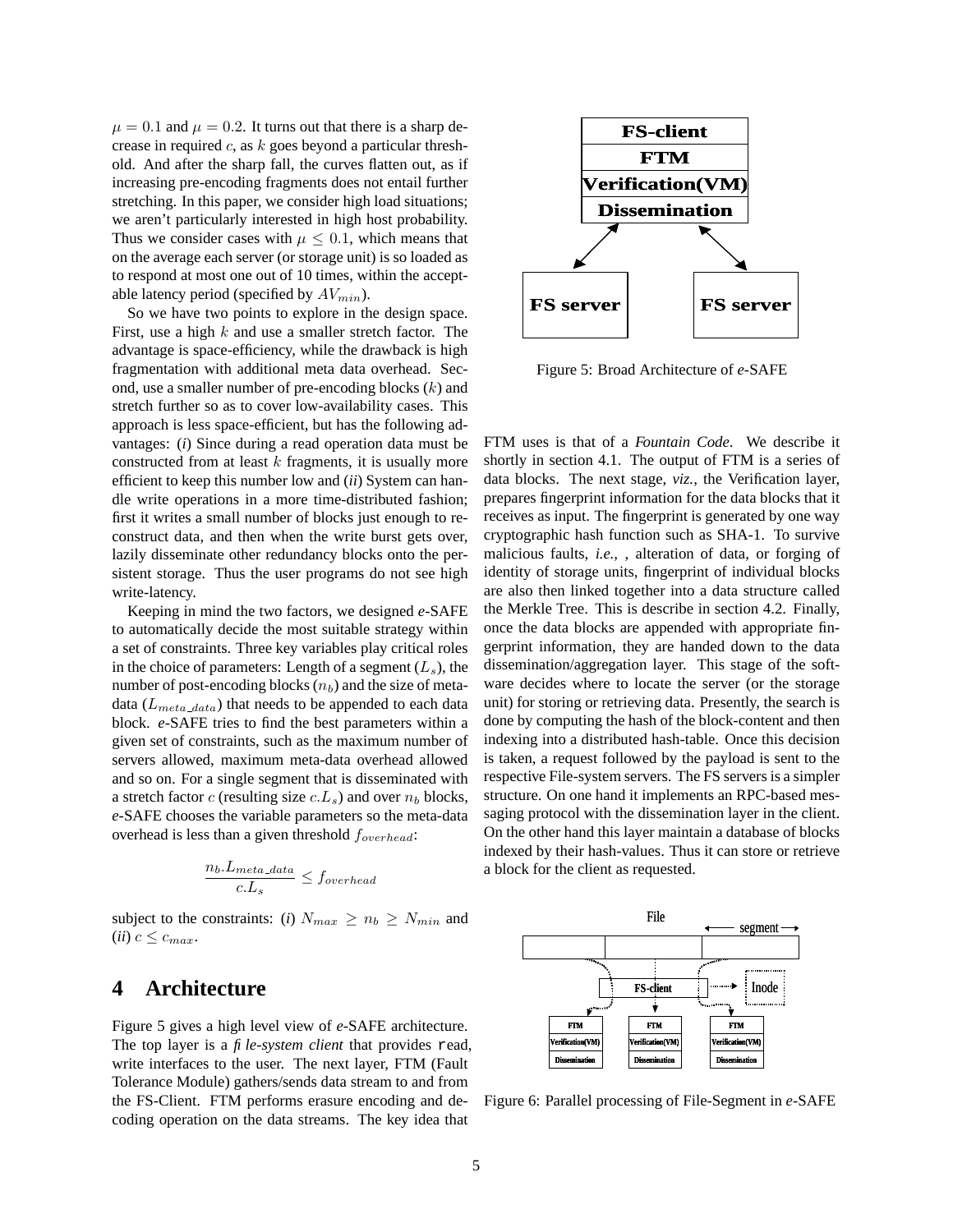Figure 6 shows the optimization gear inherent in *e*-SAFE architecture. A large file is divided into multiple segments. Each segment is passed asynchronously to the FS-client. FS-client in terms calls the subsequent modules. The process is parallelized over different segments. Concurrent invocation of modules overlap computation/communication of multiple blocks.



Figure 7: Preparing blocks for a File Segment *e*-SAFE



Figure 8: Structure of Inode for a multi-segment file in *e*-SAFE

Figure 7shows the flow of events on a file segment. The file segment is divided into  $K$  blocks and then expanded into N blocks using erasure codes. The ratio  $N/K$  is the stretch factor of this code. Usually it is more efficient (and guarantees higher accuracy for probabilistic codes) to choose large  $K$  and  $N$ . Out of the  $N$  small fragments, we coalesce  $N/n$  of fragments together to obtain n new blocks that are independently handed down to the blockstores underneath. Note that coalescing does not change the fault tolerance limits of the system, *i.e.,* if the encoding can tolerate f.N failures out of  $N$  ( $f < 1$ ), then after coalescing at most  $f \cdot n$  can get faulty out of n blocks. The scaling property inherent in the erasure codes help us adjust the scale of the system quite easily.

To support such parallel dissemination of segments, we have to maintain separate meta-data structures for each segment. Figure 8 shows how this is organized. Each file has one master Inode. The master maintains pointers to the indirect Inodes corresponding to each file segment.

A segment Inode contains the content-address (typically the hash ) of the various blocks within this segment, and other other information such as number of blocks, few key encoding parameters and so on. Retrieval of Data blocks is simple - the content hash is obtained from the inode and then the main block is restored from the block-store underneath. However, if the block-store underneath is not content-addressable, then an explicitly mapping needs to be maintained.

When the number of blocks  $(n)$  is large, it becomes inefficient to keep the user waiting in a blocking mode till all the blocks are stored. Thus the control returns to the user only after a subset of blocks are stored ( a subset just large enough to reconstruct the segment). The write occurs in burst. Thus, the client maintains a queue of blocks in the machine's  $\temph{\text{circ}}$  and in the gap between write operations, unobtrusively and asynchronously disseminate rest of the blocks. This way one can provision for very high stretch factors and thus for very high load factors.

*e*-SAFE provides two modes of file store privilege to the user: *Permanent store with versions* and *modifieable*. For the former, files are never removed, rather each version is maintained, with a version number. Typically the most recent version is returned, however, any previous version can also be retrieved. Maintaining consistency is trivial. In the latter case, a client, with appropriate permission, can modify existing files. In this case, the modification is done at the segment level. First, the directory server maintains consistency by serializing all write operations on a file, *i.e.,* , when a file is being modified by one user, no other user can modify it. A file modification essentially means generating new segments and deleting the old ones. The inodes at the directory servers are updated with the pointers for the new segments and similarly the segment inodes with the address of the new blocks. For the old blocks, requests are sent to the appropriate nodes, so that they can reclaim the disk-space occupied by the orphaned blocks. However, complete reclamation of these disk blocks cannot be guaranteed by *e*-SAFE , since we don't assume the nodes to be non-malicious all the time; rather accept that faults (including malicious ones) are a fact of life.

### **4.1 Erasure Coding**

An erasure code works in the following way: A document is partitioned into  $k$  blocks. These are called the *message blocks*. Next *n* new blocks  $(n > k)$  are generated from them by adding some redundancy mechanisms, such as addition of extra parity bits and so on. The new blocks are called *encoded blocks.* Later on, the original document can be constructed from any  $k$  out of  $n$  encoded blocks. There are many ways erasure codes can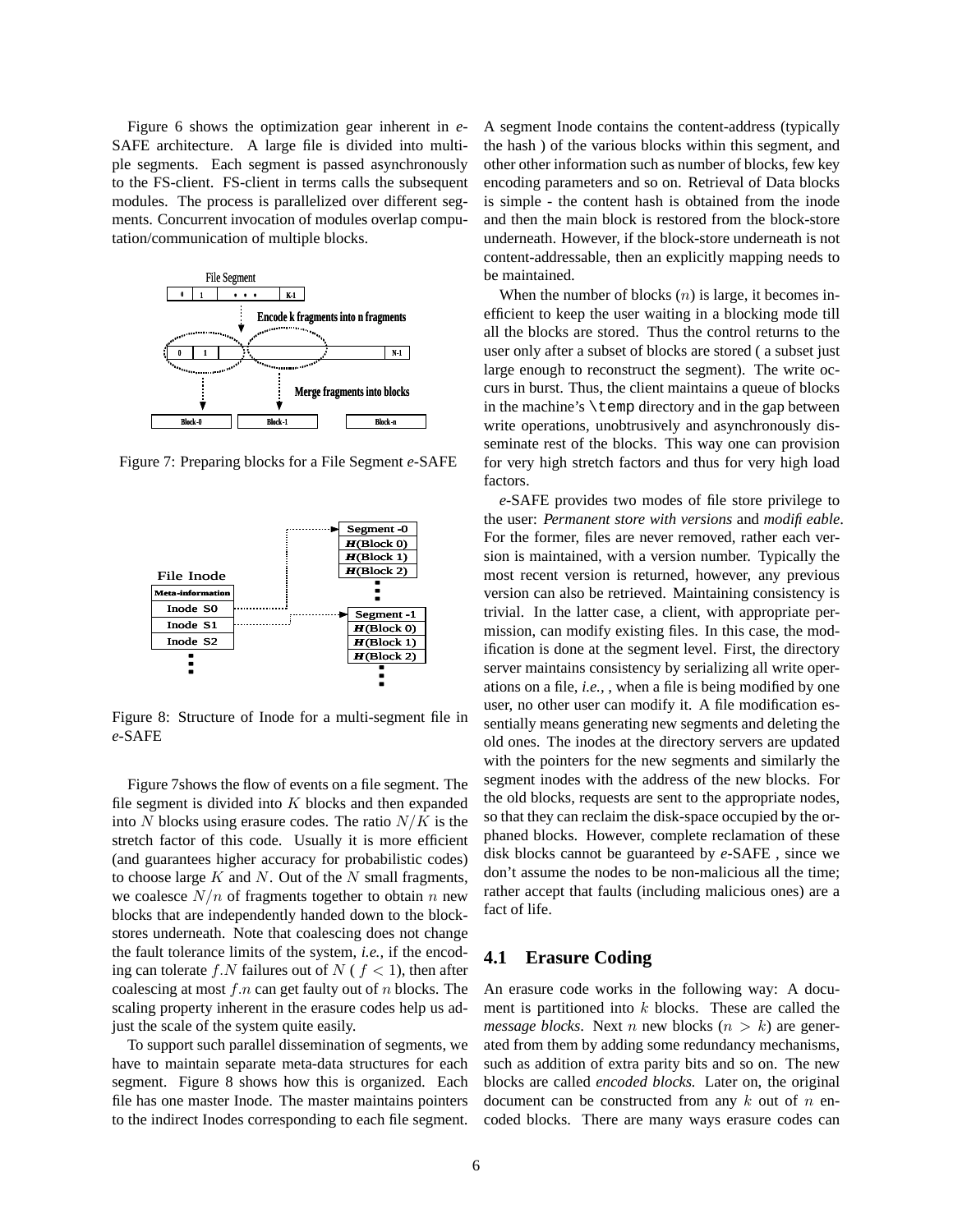be generated. A very standard way is the use of the Reed-Solomon codes [33]. However, these codes are inflexible in the sense that the parameters  $n$  and  $k$  are static and cannot be changed on the fly. The decoding time for such codes are  $\mathcal{O}(n^2)$ , which means for large *n* they become impractically slow. Moreover, these codes operate over finite field. Once a field size  $(q)$  is chosen, it is not possible to change it around. The maximum length of one symbol that can be considered as one unit of encoding is limited to  $log q$ . Which puts a limit on the width of the stripes necessary to distribute data blocks amongst multiple storage units.

To overcome all of the above problems we used a modern class of erasure code called the *Fountain Codes* [9]. The specific version that we used is known as the LT (Luby Transform) codes [25]. LT codes are rate-less, in the sense that the stretch factor  $n/k$  can be varied onthe-fly. Plus there is no limit on the symbol size - thus no restriction is imposed on the striping. And finally, these codes are inexpensive to implement and very fast in encoding (linear) and decoding times  $(\mathcal{O}(n \log n))$ . The category-name *fountain* is suggestive - when one needs to fill up a cup of water from a fountain, there is no need to bother about which particular droplets are being collected, rather just enough number of drops to fill in the glass would be sufficient. Rate-less codes can produce a *fountain* of encoded blocks from k original message blocks. For a pre-decided small number  $\epsilon$ , only  $(1 + \epsilon)$  number of data blocks out of this fountain will suffice to reconstruct the original document. Our idea is to collect the blocks and sprinkle them over to as many storage units as necessary and thereby secure a very high *durability guarantee*.

### **4.2 Verification**

We mentioned in the introduction that as data gets fragmented over more and more servers there is an impractical space overhead incurred by the verification information; especially in the face of high fraction of failure. To over come this problem we took help of a data structure called the *Merkle Tree* (MT). An MT is simply a tree (assume binary tree for the time being) while each node  $j$  contains a hash value  $V(j)$ . The value is obtained from the child nodes; suppose  $L_i$  and  $R_i$  are the left and right children of the node j, then  $V(j) = H(L_j, R_j)$ , where  $H(j)$  stands for a one-way cryptographic hash such as SHA-1 and the *dot* denotes concatenation operation.

We use the MT structure in our system in the following way. Suppose a file (or one segment of a file) is being disseminated amongst  $n$  storage units. Let's assume that  $n = 2^l$  for some integer l. Now consider an MT of depth  $\log n$  and n leaf nodes such that each server can be mapped to one leaf node. The hash value associated with the leaf node is the hash of the data block being sent to



Figure 9: Construction of Verification Information from Merkle Tree: Each server is located at a leaf node. Consider server  $S_i$ ,  $T_0$ ,  $T_1$ ... represent the nodes on the path from the root to the  $i$ -th server. At any internal node of the tree the hash value V is prepared as  $V(j)$  =  $Hash(V(left\_child).V(right\_child))$ . The final verification information sent to  $S_i$  is the collection of hash values stored at the siblings of the vertices on this path.

the corresponding server. Once the leaf hash-values are directly obtained from the corresponding data blocks, the intermediate levels of hashes are easily computed all the way up to the root. Figure 9 depicts this MT. Now, consider the  $i$ -th server ( alternatively, the  $i$ -th leaf node), and the unique path from the root to this node. The vertices on this path are  $T_0$ ,  $T_1$  and so on. We collect the hash values associated with the vertices *that are siblings* of  $T_1 \ldots T_5$ . Since  $T_0$  has no sibling and we keep this value separately as the Root-Hash. In the figure all the siblings are marked by a 'square'; their values are collected and packed into the verification information sent to the  $i$ -th server. While retrieving a block, one needs to re-compute the hash and then successively recompute the hashes up its path to the root (with the help of the sibling hash-values stored) and then finally verify if it is matching with the root-hash. If this test is passed, the data block's integrity can be considered intact with very high probability.

### **5 Implementation**

*e*-SAFE is currently implemented as a user level library written in C++ and has been tested to run on Linux. We used SHA-1 for hashing purposes, for verifying data blocks as well as creating block identifiers. The data dissemination layer currently has two implementations. The first one uses DHash [**?**]. DHash is built on top of a scalable P2P look-up system called Chord [39]. In our DHash based implementation of *e*-SAFE , each inode maintains a list of its block identifiers. During a store or fetch op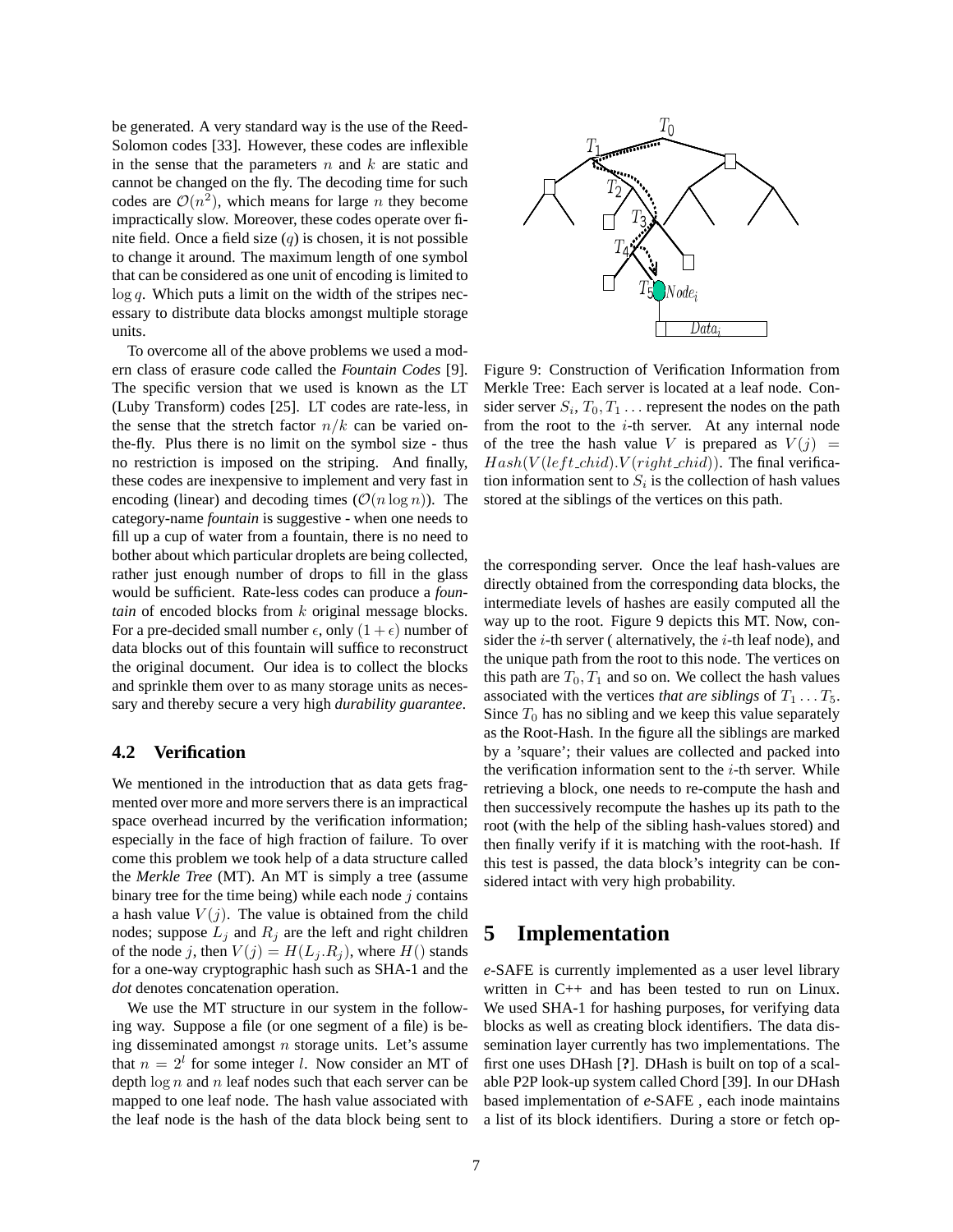eration, lookup is initiated into the Chord network. Once a machine with appropriate nodeID is obtained, the data block is directly exchanged with it. The Inode server does not need to exclusively maintain the mapping between the blocks of a file and the servers they are stored in; that is left to DHash. Although Chord was designed to cater to P2P like systems, it has been later used to build wider area file system. Moreover, DHash performance has been enhanced (by a factor of two) by use of a new transport scheme called the Striped Transport Protocol(STP). Thus we chose to use the STP based DHash implementation for our purpose.

We also implemented another version of the block store that does not depend on DHash. In this implementation, the Inode server maintains the mapping between blocks and the servers they are stored in. We shall refer to this implementation as the Simple Block Store (SBS) version. Currently, the blocks are randomly assigned to servers from a list of server hosts, and this information has to be explicitly maintained at the Inode server. This way of choosing servers runs the risk of skewed load distribution (which is one of the reasons why we first chose DHash as our implementation vehicle). For SBS, once the client obtains location information for a block, it contacts the respective server through an RPC interface. The endto-end performance of this implementation is better than DHash, because the chord-based lookups are replaced by a direct client-server contact. SBS has two versions, synchronous and asynchronous. The former is based completely upon the synchronous RPC implementation available on Linux. The latter is an extension to it. In the asynchronous version, the RPC client maintains an extra thread receiving any incoming packets from the server asynchronously. Similarly, on the server side, an asynchronous service thread is maintained, along with a request queue. The standard RPC request handler enqueues requests which are asynchronously serviced by the service thread.

# **6 Evaluation**

we evaluated *e*-SAFE both on a series of microbenchmarks and as well as under workloads. The objective of the microbenchmarking was two fold: (*i*) quantify at a micro level how much the read and write operation costs over different implementations the block store, and (*ii*) tease out the total times taken to inspect how different layers contribute to the total cost of opearations.

All our experiments were performed on a set of fourteen dual processor SMP machines, 2.8 GHz Intel Xeon processor, with 2 GB SDRAM and 512 KB L2 cache. They are connected by a switched Gigabit Ethernet. In all the following experiments, the machines were parti-

tioned into two physical sets - servers, hosting the blockstore (acting as *e*-SAFE FS-server, ref. Figure 5), and the clients that are outside the ring of servers, and only generate store and fetch operation for the servers. The client machines do not store anything. This division was effected partly because we wanted to separate the performance interferences of clients and servers and also to mimic the structure of a separate storage subsystem catering to its clients.

### **6.1 Microbenchmarks**

We primarily study the latency taken by *e*-SAFE for storing and fetching files of different sizes. The latency increases as we split files across more and more servers, *i.e.,* split files into more and more blocks. *e*-SAFE is limited in performance by the bandwidth offered by the block-store underneath. Thus we examined *e*-SAFE under two different implementations of the block-store that we described in section 5.

### **Performance of** *e***-SAFE on DHT**

#### **End-to-end Latency**

The first experiment that we performed is the following. An *e*-SAFE client writes a file of size s onto the store, split into b blocks. The latency is recorded. To compare with the above operation, the same file, split into equal number of blocks, is handed over to the raw DHash layer for storage. Since *e*-SAFE performs additional operations, such as stretching up the files by encoding operation, processing and adding verification information, and appending meta-data that is needed to support subsequent decode and verify operations, the expectation is that *e*-SAFE would perform worse compared to the raw DHash layer. Figure 10 shows the comparisons for different file sizes. On Xaxis, we measured the number of blocks (essentially the number of different servers the file was distributed to) and Y-axis measure the latency. We show the comparative latencies across various file sizes. From the latency values we see that *e*-SAFE follows quite closely the performance of DHash . These numbers show that the top three layers of *e*-SAFE do not add significantly to the overall latency.

Figure 11 describes the results of similar experiments for the read operations. In this case, *e*-SAFE latency follow the baseline DHash latency, however, as the data size increases, we see that this gap widens. *e*-SAFE still performs quite well though; for example splitting a 10MB file onto approximately 300 blocks, yields a latency of less than 3 seconds and thus yielding a throughput of over 3MB/s.

Writes are more expensive than reads. During a write operation, the scheme produces many more blocks than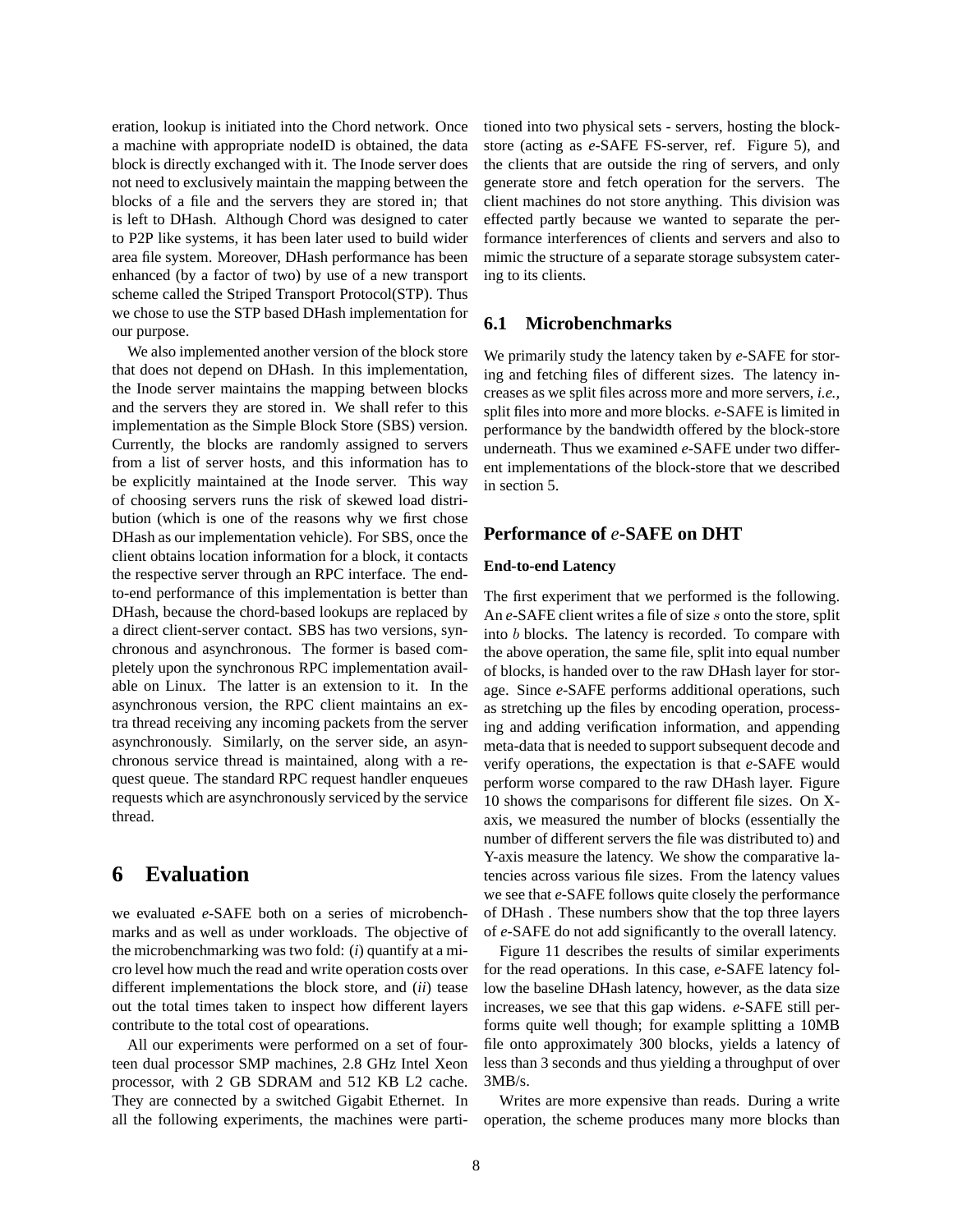

Figure 10: Performance of *e*-SAFE over Raw DHash delivery



Figure 11: Performance of *e*-SAFE over Raw DHash delivery

the original document has. This is decided by the stretch factor. In above experiments, we used a stretch factor of 2.0. However, higher latencies are expected (and observed) as we increase this factor. Reads however are somewhat independent of the stretch factor. A read succeeds as soon as enough number of blocks are gathered. Plus, caching in the DHash layer facilitates the reads by reducing the look-ups.

#### **Dissection of Cost**

Figure 12 gives a split of the latency (write operation) into two parts: the time spent in the top three layers, and time spent in the dissemination layer. The numbers clearly indicate that additional computations done by *e*-SAFE is quite minimal compared to the time spent in networking.

We repeat the similar set of experiments for file reads. Figure shows these performance figures. Again the read latencies for *e*-SAFE and DHash match quite closely. Figure 13 tease out the time for read operations. Here we see that network times are substantially reduced compared to the computation. This has happened for two reasons. First, as we already pointed out, it is not necessary to collect all the data blocks that were written. In addition, the computational overhead for a read is much more than a write. This is because the decoding operation is almost twice as expensive as encoding, verifying a block is slightly faster than generating verification for the entire file.

#### **Performance of the SBS version**

We performed similar experiments on the other version of data dissemination, *viz.,* the SBS implementation. Since this version explicitly maintains a mapping between block ids and servers, no look-up is necessary. Figure 14 presents the numbers for the write operations (in a similar experimental setting as before). As before, the X-axis denotes the number of blocks and the Y-axis denotes the latency. We observe that SBS writes are much faster compared to DHash. As we already pointed out, SBS does not need any lookup to find out an appropriate server, since the block to server mapping is readily available in the Inode server. We see this across all the data sizes (only a small representative set is presented here). The performance of the SBS version is quite encouraging; a file of size of 10MB is written in roughly 2 seconds yielding a bandwidth of 5MB/s.

Figure 15 shows the performance of read operation. And we see extremely fast reads happening in this setting. This supports our belief that *e*-SAFE has a suitable architecture for high performance operations.

#### **6.2 Performance under Workload**

Next we tested *e*-SAFE under workload. Unfortunately we did not have real I/O traces for such a system available to us. One choice would be to run few realistic applications. Again, since such a storage environment could be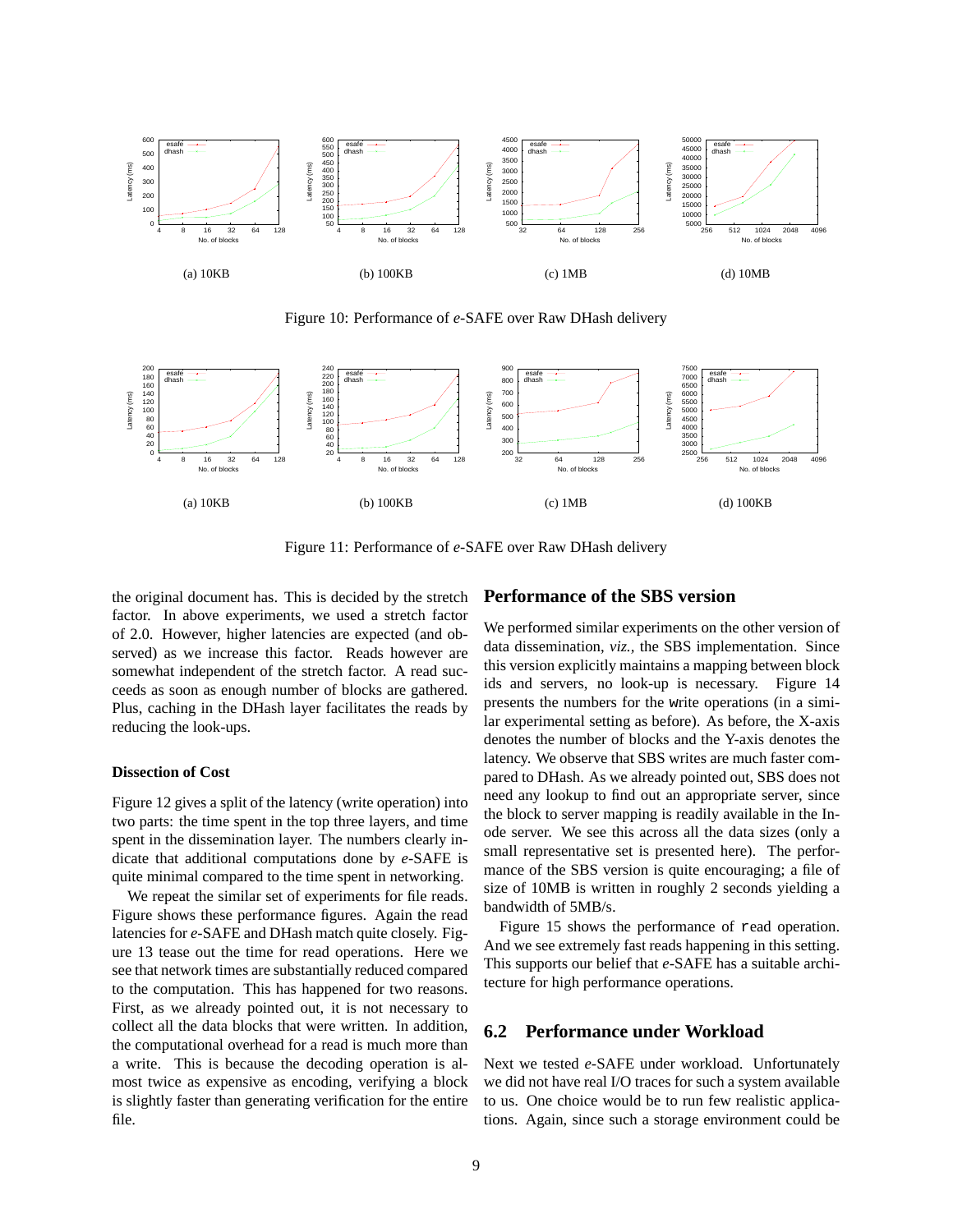

Figure 12: Split of time in Computation and Networking(Write)



Figure 13: Split of time in Computation and Networking (Read)

catering needs of diverse situation, it is more important that we test it on work-loads of very generic nature. Our purpose therefore, is to generate synthetic workloads that approximates the characteristic of many different workloads.

I/O workload characterization has received wide attention in the past, and experiences reveal that typical read write requests that occur over various domains and scales (such as disks, network, web) follow some well defined patterns [17, 24, 13, 42]. First, I/O is bursty - both read and write requests appear in short bursts with intermediate lean periods. Second, I/O traffic bears strong selfsimilarity, *i.e.,* if one zooms into smaller and smaller intervals of an extended I/O trace, the patterns over smaller intervals resemble those over longer intervals. Third, there is a strong resemblance to these traces with the 80-20 rule often observed in Database systems [19] This rule roughly says approximately 80% of query traffic experienced by a machine queries 20% of data. To model such behaviors, we used a trace generation model called the *bmodel* [42]. It has been shown that this model accurately approximates I/O behaviors of various different systems. The model is dependent on a parameter  $b$ , called the bias. A bias of  $0.8$ corresponds to the factor 80% in the 80/20 law. *bmodel* also generates self-similar traffic. Self similarity in traces is usually measured by an index H, known as the *Hurst Exponent* [17]. The Hurst exponent of a trace generated by a bias *b* is given by:  $H \approx \frac{1}{2} - \frac{1}{2}(b^2 + (1 - b)^2)$ . Thus using bmodel allowed us to vary the characteristic of the

traces to create family of work-loads that are fairly generic and representative in nature.



Figure 16: Latency distribution over a workload

We carried out the following simple experiments with the workloads. Synthetic I/O traces were generated for both reads and writes for a given time interval. Next we initiated a client to write/read by following those traces. Figure 16 presents a scenario of this workload for write operation. A total of 100 MB of data was distributed to be written over a period of 200 seconds. The distribution (into different chunk sizes as produced by the *bmodel*, is spaced evenly over the 200 sec interval. In Figure 16, Xaxis denotes the entries of the workload (for various data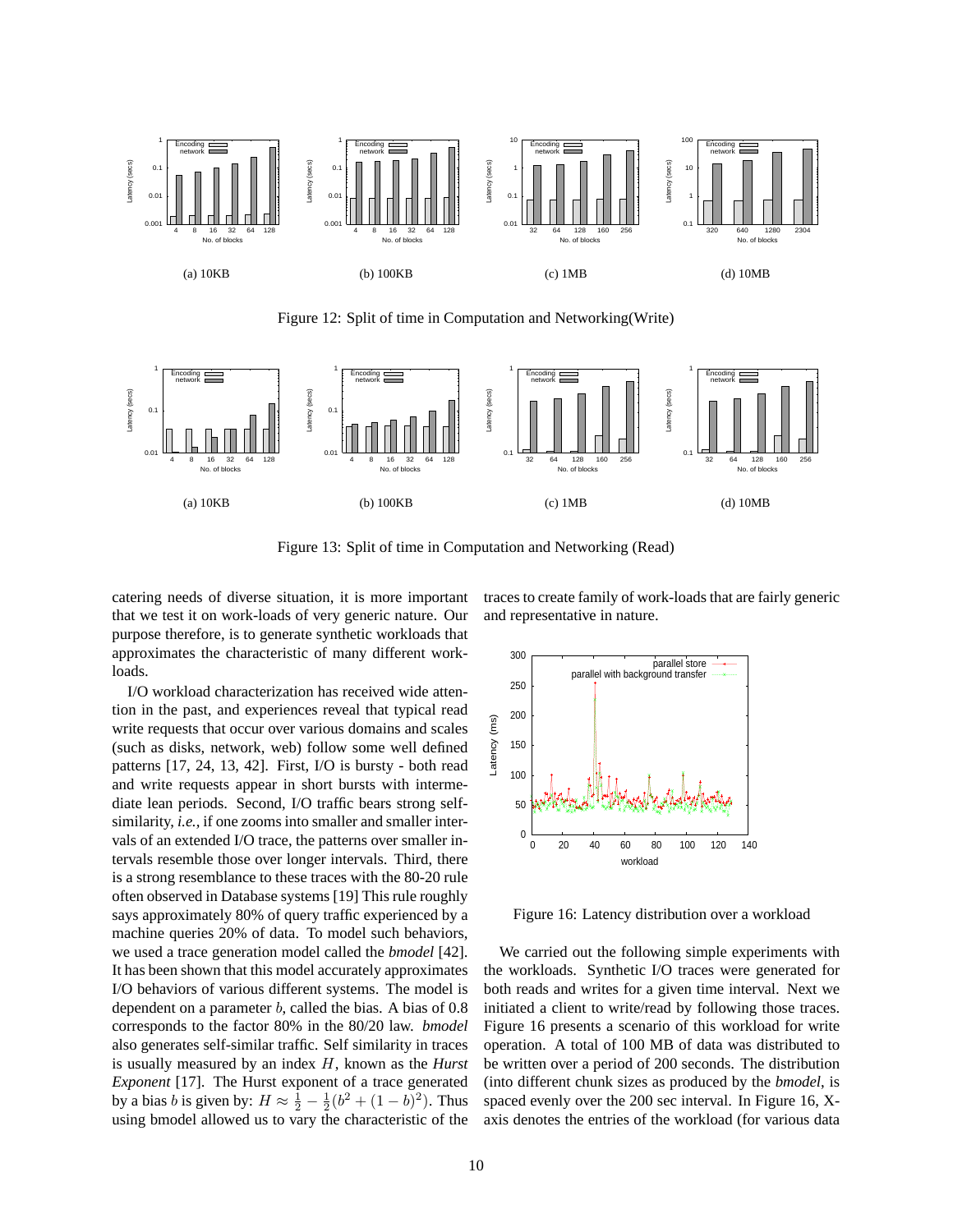

Figure 14: Write latencies of DHash and SBS implementations of *e*-SAFE



Figure 15: Read latencies of DHash and SBS implementations of *e*-SAFE



Figure 17: Back-logs generated by the workload

sizes), in the order they were generated, and on Y axis, we measure the latency they encountered for the write to finish. Since they arrive in that order in time, the X-axis can be also be treated as a time axis (for arrival of write requests). We latencies for two different modes of storing; background dissemination on and off. The stretch factor in these experiments were kept at 2.0. As expected, latter mode results into higher latency. However, as the I/O burst continue, the write requests would queue up and thus building on a backlog. The system cleans up this backlog during the lean phases of I/O, which comes immediately following this burst.

In Figure, 17, we show how the backlog builds up. The X-axis denotes the requests arriving in that order. The Y axis measures time. Thus, the first line represents the precise arrival time of requests relative to work-load window. The next line shows the time these request calls returned with minimal storing, *i.e.,* , storing just enough for reconstruction, and leaving the rest for the background dissemination. The third line in this figure describe the service time of the requests if data dissemination happened all in foreground. Clearly, the background process does reduce the backlog, however, it does introduce partial backlogs, *i.e.,* parts of incomplete writes. For reads that happen long time after the writes, the background dissemination would clear up this partial backlog. The large size of local disks help us contain these backlogs. However, for reads that are too closely spaced with the write, it is fair to assume that the nodes on which data (just enough for reconstruction) got written, are still available and thus should be able to supply the necessary blocks.

Finally, we wanted to demonstrate the effect of higher stretch factor that we outlined in earlier section. For this experiment, we use the asynchronous version of the SBS. For the experiments reported here, we used a file of size 240 KB. We stored this file using stretch factor 2 and 4. In the former case, we split the file into 16 blocks, and in the latter 64 blocks of the same size as in the former case. Now we performed fetch operation on the file assuming the servers are highly loaded. We simulated a loaded server in the following way; for returning every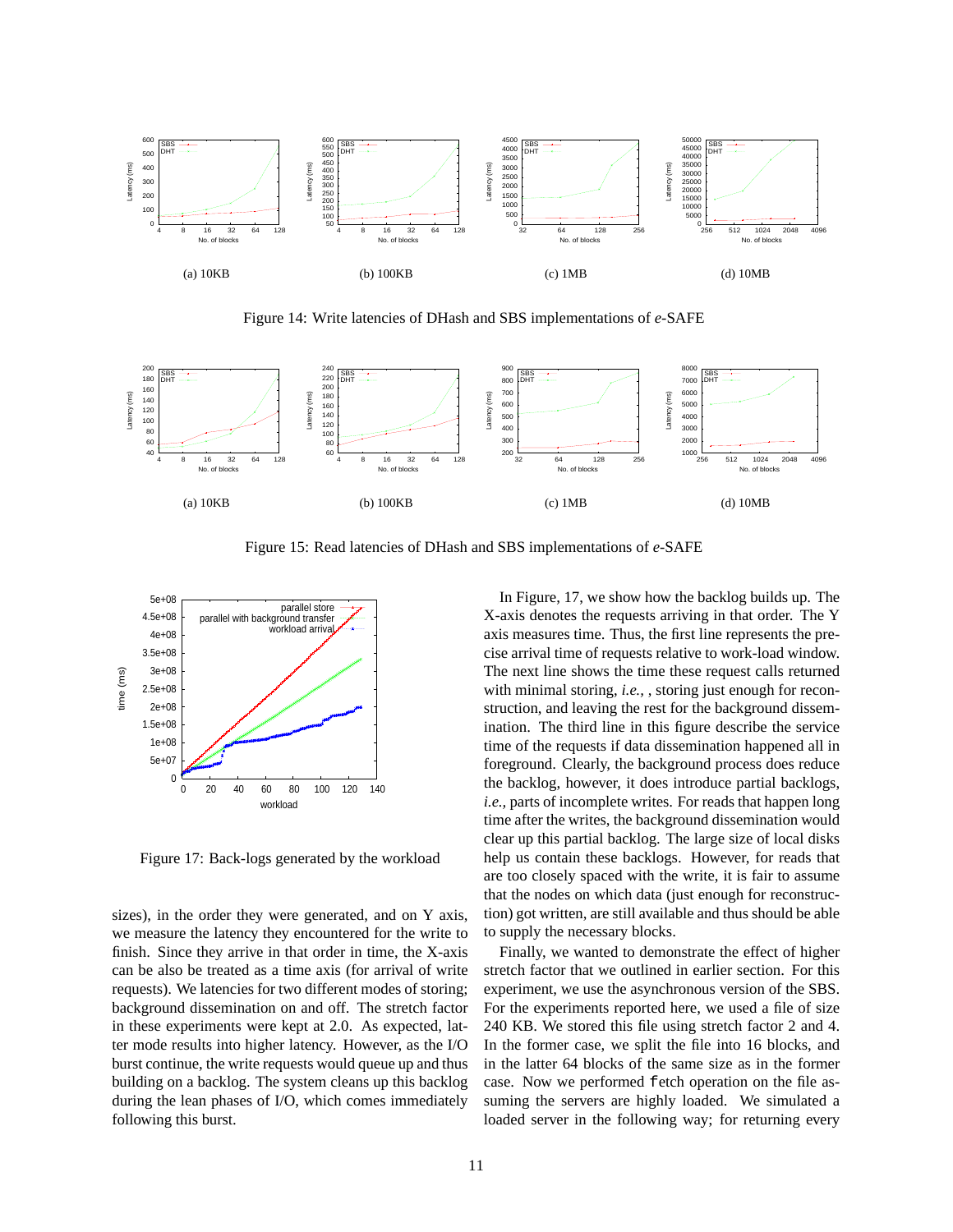

Figure 18: Back-logs generated by the workload

block a random delay was inserted between 0 and  $\delta$  time units. A higher value of  $\delta$  would emulate higher load on the servers. The two results are plotted in Figure 18.  $\delta$  was varied from 10ms to 10 seconds. As we have reasoned before, the response for the case of stretch factor 4 is much better than the case of stretch factor 2; it is literally ten to hundred times better, which makes the case for using high stretch factor and thus getting high availability.

# **7 Related Work**

Distributed Storage is an age-old concept that has received wide attention in multiple contexts. Thus, a long list of related literature predates our work.

### **Distributed Storage Systems**

Distributed storage hardware such as RAID [11] existed and continue to be improved in the current practice. Systems such as Petal [23] exported through virtualization a distributed set of disks seamlessly to clients. For large scale organizations, having a multitude of storage units, the natural evolution was to have systems such as a Storage Area Network (SAN) or network attached storage (NAS) [31]. Modern systems are emerging out to the scale of the internet such as the Internet Protocol Storage Area Network (IPSAN) [32]. Clearly, such growth in scale, and the fall in price of storage hardware complements our work.

Close to our work is the area of distributed file systems. Significant research has been done in this space since the Andrew File system [**?**]. A few more recent examples are xFS [4], Frangipani (on top of Petal) [40], and so on. With the growth of the internet, the focus shifted on to realizing file systems over wider areas. Security became one of the most critical issues. SFS is file system based on separation of key management from file system so that it can span the internet with heterogeneous key management policies. The key idea in SFS is the use of self-certifying path name. FARSITE system [1] enables a peer to peer like environment of mutually distrusting desktops to provide a highly available and secure file system; it takes care of making copies of replicas and metadata when desktops leave systems. Security involves two aspects, *viz.,* , confidentiality and integrity. While, confidentiality is not a big problem in systems that are centrally maintained (regardless of being distributed), data integrity is critical, because faults, both in the form of fail-stop and data corruption creeps in for various reasons. Wide area file systems, such as CFS, [14] make sure that integrity and availability are maintained with effective replication caching. The Google file system(GFS) deploys a distributed file system spanning literally thousands of servers that deliver high bandwidth and availability [15]. GFS provides availability by splitting files into blocks and then replicating each block along with additional checksums, very much along the line of CFS.

### **P2P File systems and look-ups**

In recent years P2P systems received very wide attention. While the span for P2P systems is the internet, the scale is also overwhelmingly large, *i.e.,* literally millions of servers and their dynamics need to be considered. P2P systems opened up a plethora of new possibilities, of which file sharing became popular even at a commercial level. Oceanstore [22, 35] system first attempted to harness the astronomically high amount of storage that might be reached through the internet to create an archival level persistent storage capable of enduring very long time. One of the key ingredients in its design is the use of erasure codes. Erasure codes have been shown to provide higher durability guarantee than naive replication at a much lower space cost [43]. Very recently, Bhagwan *et al.* reported TotalRecall (TR), a P2P based file system that is designed to handle the dynamic behavior of P2P systems. TR is based on the observation that in a P2P system, nodes join and disappear in a diurnal patter over a short run, and in the long run many of the nodes leave the system permanently. To handle such scale of dynamics, TR deploys an availability monitoring unit, that checks for the availability of files in a periodic basis and repairs a file back to the desired availability whenever this factor falls below a threshold. Understanding the dynamics of P2P systems has been an important ingredient of the understanding of the availability [5, 6, 8]. In has been sometimes argued that in a P2P like environment, only a very small fraction of the nodes cooperate meaningfully and on a permanent basis, while the rest disappear mostly after a short period. However, we do not assume an environment such as P2P. Our setting resembles more to a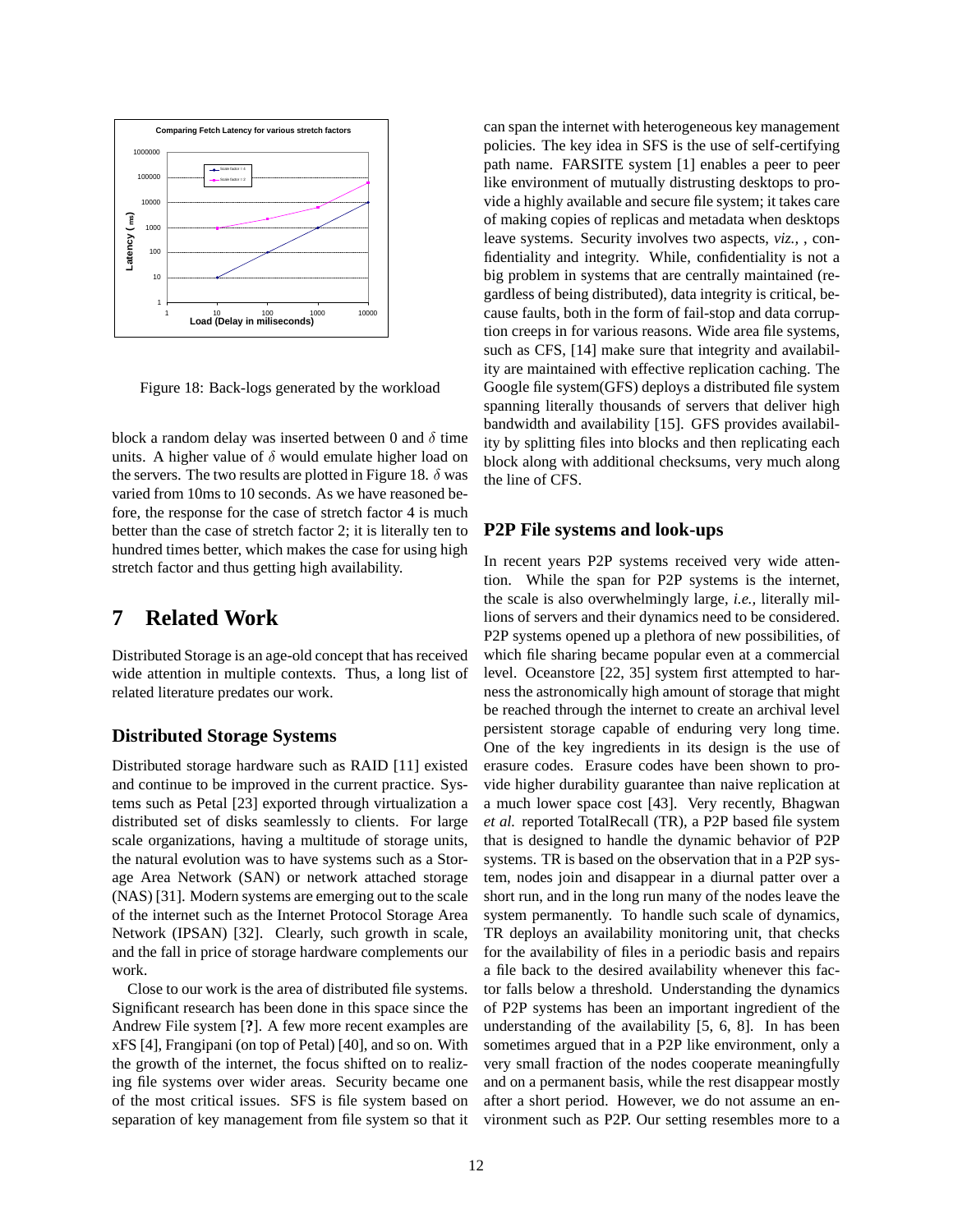server farm that grew out of many inexpensive local disks available individually. In our design we decided to use a high stretch factor to replace periodic repairs. However, this will not work in a P2P context, because irrespective of the stretch factor, data, will be permanently lost in the face of the constant decay [6].

### **Fault tolerance**

There are two approaches to handle faults: (*i*) Pure replication and (*ii*) Erasure coding. Early on, Quorum systems [3] have been used to provide coordination in distributed systems. Quorum approach is pure replication based. Early works on quorum system considered how to handle benign failures [16, 41]. Byzantine failures, where the servers maliciously corrupt data, and collude among themselves, were studied later on [26, 30, 27]. The replication techniques studied in these investigations were adopted in the design of persistent object stores, such as Phalanx [28] and Fleet [29]. Another alternative to handle byzantine faults in a distributed environment is replicated state machine approach [37]. Castro and Liskov [10] presented a practical implementation based on this approach; they built a file system that can handle byzantine faults.

Erasure Coding approaches are more space optimal. In a seminal paper, Rabin presented the first Information Dispersal Algorithm (IDA) that can be used for fault tolerance in parallel and distributed systems. IDA is essentially a kind of erasure coding. Krawczyk [20] extended the IDA scheme to handle Byzantine faults, by appending fingerprints of each data piece along with the fingerprint of the entire content. However, the distributed fingerprinting can be combined with secret sharing [38] in a clever way that uses symmetric key encryption; the resulting scheme is shown to be secure with short secret sizes [21]. This approach, known as **SecureIDA** was exploited in the design of e-Vault, an electronic storage system developed at IBM [18].

# **8 Conclusions and Future Work**

We discussed the design of *e*-SAFE , a distributed storage service targeted for very large scale decentralized storage. In the design of *e*-SAFE we made a quantitative observation, that of equating high load with low availability. Based at the heart of *e*-SAFE 's design, is a special class of code, called the Fountain codes, that makes *e*-SAFE seamlessly adaptable to unlimited stretching and thus to hardware extensions of any degree. By the virtue of the same codes, *e*-SAFE can sprinkle data around to any stretch factor, and thus can reduce management overhead to a great extent. As part of the ongoing and future work, we are investigating the dynamics of workloads more closely and the resulting performance of *e*-SAFE . Diverse loads and complicated asynchronous behaviors of various components leave open a plethora of questions that can only be answered by combining more analytical studies such as random processes and queueing theory techniques with our experimental methods. Such a study is underway.

## **References**

- [1] A. Adya and et al. Farsite: Federated, available, and reliable storage for an incompletely trusted environment. In *Proceedings of 5th Symposium on Operating Systems Design and Implementation(OSDI)*, 2002.
- [2] N. Alon, H. Kaplan, M. Krivelevich, D. Malkhi, and J. P. Stern. Scalable secure storage when half the system is faulty. In *Automata, Languages and Programming*, pages 576–587, 2000.
- [3] Y. Amir and A. Wool. Optimal availability quorum systems: Theory and practice. *Information Processing Letters*, 65(5):223–228, 1998.
- [4] T. Anderson, M. Dahlin, J. Neefe, D. Pat-terson, D. Roselli, and R. Wang. Serverless network file systems. In *In Proceedings of the 15th Symposium on Operating System Principles. ACM*, pages 109–126, Copper Mountain Resort, Colorado, December 1995.
- [5] R. Bhagwan, S. Savage, and G. Voelker. Understanding availability. In *Proceedings of 2nd International Workshop on Peer-to-Peer Systems (IPTPS '03)*, 2003.
- [6] R. Bhagwan, S. Savage, and G. M. Voelker. Replication strategies for highly available peer-to-peer storage systems. Technical Report CS2002-0726, University of California, San Diego, 2002.
- [7] R. Bhagwan, K. Tati, Y. Cheng, S. Savage, and G. Voelker. Total recall: System support for automated availability management. In *Proceedings of the First ACM/Usenix Symposium on Networked Systems Design and Implementation (NSDI)*, 2004.
- [8] C. Blake and R. Rodrigues. High availability, scalable storage, dynamic peer networks: Pick two.
- [9] J. W. Byers, M. Luby, M. Mitzenmacher, and A. Rege. A digital fountain approach to reliable distribution of bulk data. In *Proceedings of ACM SIGCOMM*, pages 56–67, 1998.
- [10] Castro and Liskov. Practical byzantine fault tolerance. In *OSDI: Symposium on Operating Systems Design and Implementation*. USENIX Association, Co-sponsored by IEEE TCOS and ACM SIGOPS, 1999.
- [11] P. M. Chen, E. K. Lee, G. A. Gibson, R. H. Katz, and D. A. Patterson. RAID: High-performance, reliable secondary storage. *ACM Computing Surveys*, 26(2):145–185, 1994.
- [12] A. Chien. Computing elements. In I. Foster and C. Kesselman, editors, *The Grid: Blueprint for a New Computing Infrastructure*, pages 567–592. Morgan Kaufmann, 2004.